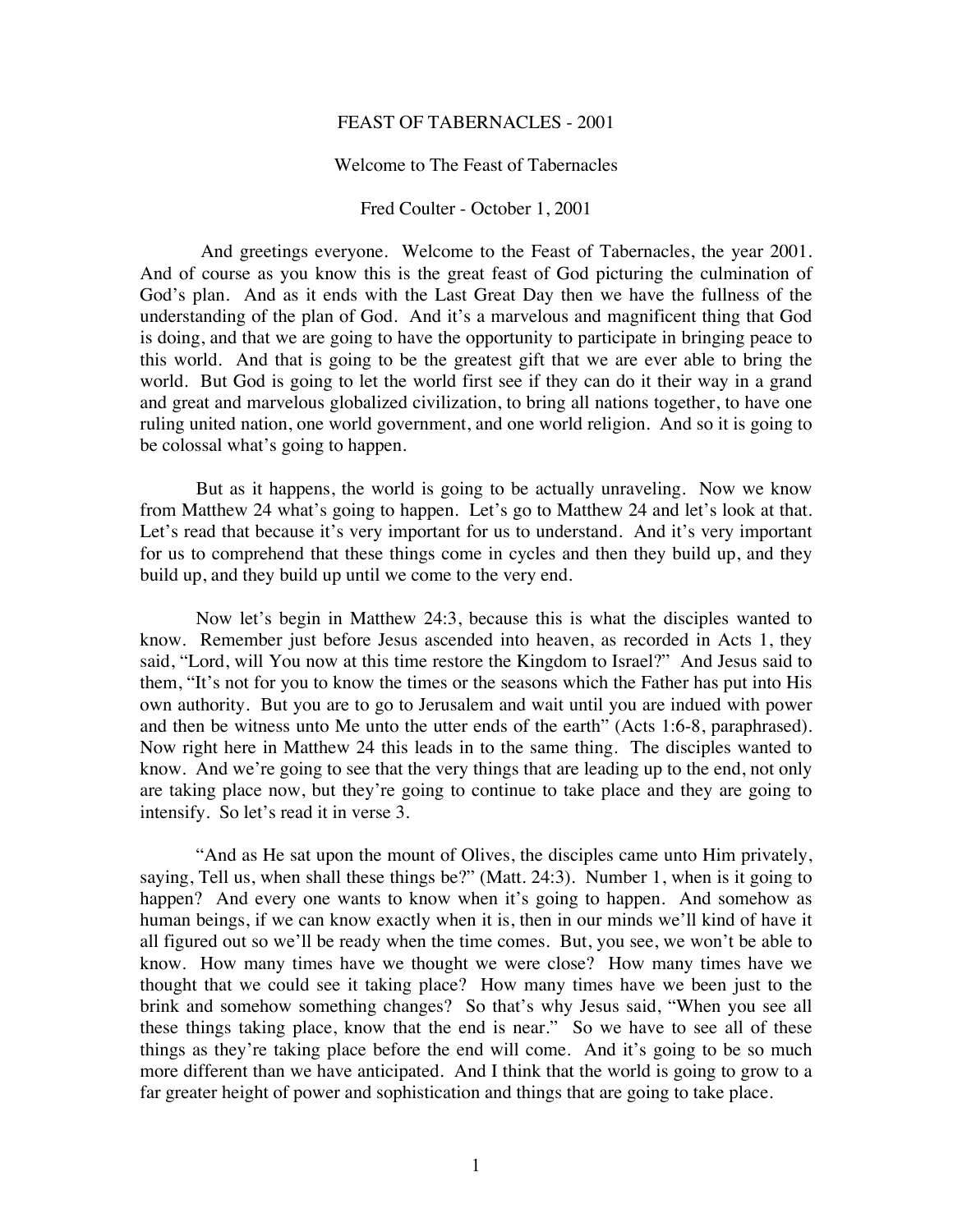Like I brought out on the Feast of Trumpets that there actually will probably be space war. And we're nowhere near ready for that yet. But let's none of us say, "Oh well, it's going to be way off in the future." Because if we do that and let down, then we're going to get ourselves in trouble with God. So we always need to be zealous and on top of everything.

So when shall these things be? Number 1. Number 2, "What *shall be* the sign of your coming?" Now we covered that on the Feast of Trumpets, the sign of the coming. Also Pentecost and Trumpets. "…And of the end of the world? And Jesus answered and said unto them, Take heed that no man deceive you." And somehow that has gotten lost on so many people. And they have been deceived by false doctrine, by false ministers. Some of them have even gone right back into Catholicism. And yet the very first warning is: You watch out. You take heed. You be careful. You be on guard that no one deceive you. "For many shall come in My name, saying, I am [the] Christ; and shall deceive many" (vs. 3-5). And we know just because a person says, "Hey, I'm a Christian", doesn't make them one. As we've seen, unless they have the Spirit of Christ they are none of His.

"And ye shall hear of wars and rumours of wars..." And this has been ongoing century after century after century. And you could call the  $20<sup>th</sup>$  century, which we just finished, there was nearly 100 years war, when you count all the wars that have taken place in the 20<sup>th</sup> century. And yet, because we live in the United States of America, and because we haven't had war on our own land, our own soil since the Civil War, somehow war, except for those who go off to a foreign country to fight it, is just very remote. And yet there have been probably 500 million people killed in this last 100 years. Not just counting soldiers, but civilians. Over 100 million in China alone. 120 million from the time of the inception of the Soviet Union until now. Millions in Africa, millions in Southeast Asia. So it has been something. Millions have died.

"…Be not troubled: for all *these things* must come to pass, but the end is not yet. For nation shall rise against nation, and kingdom against kingdom: and there shall be famines, and pestilences, and earthquakes, in [different] divers places" (vs. 6-7). And these things just seem to keep happening, don't they? And every time an earthquake takes place we say, "Oh, we're getting closer to the end." Or a famine takes place, we say, "Oh, we're getting closer to the end." Or if we have pestilence such as AIDS or Ebola, those things of which there really is no cure, we say we're getting closer to the end. And then man comes along and says, "Whoop. I've got a new formula. We'll fix this." And so somehow it's pushed back. But it's still going to happen.

"All these *are* the beginning of sorrows. Then shall they deliver you up to be afflicted, and shall kill you…" And that is when you're really going to know in the endtime where everything lies at that particular point. "…And ye shall be hated of all nations for My name's sake" (vs. 8-9). Now, how is it that at the end-time we're going to be hated of all nations for the sake of the name of Jesus Christ? Well we'll just have to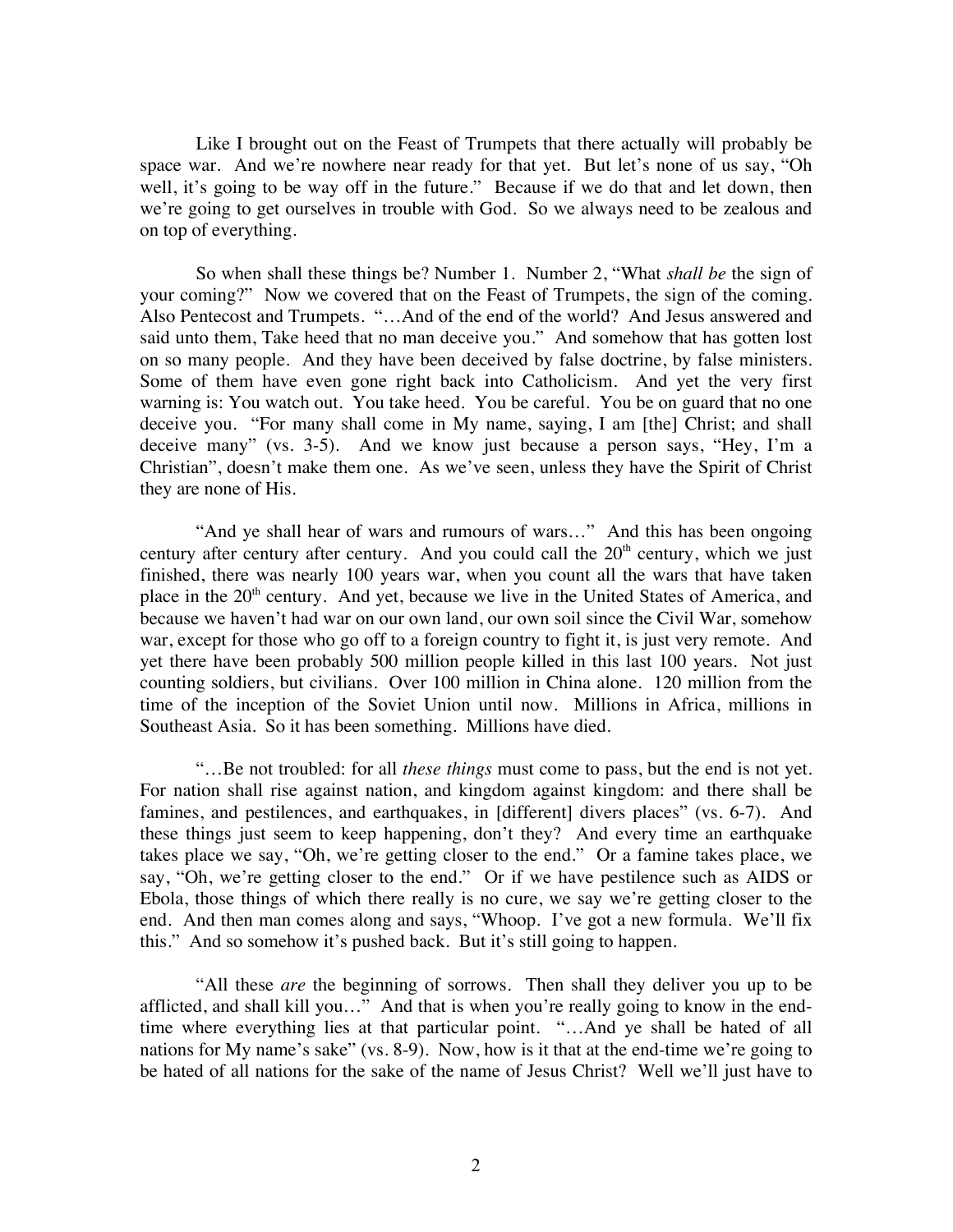see how that's going to be. So this tells us there's a whole lot more to happen. A whole lot more to take place.

"Then shall many be offended, and shall betray one another…" And yes, it's set up right now for the spy system. Children spying on their parents, and parents spying on their children. And neighbor on neighbor, and so forth. It's all set up. You can even be turned in for a crime by an informant and you can never meet the informant in court. You can never meet your accuser. So we're getting close to it now. "…And shall hate one another. And many false prophets shall rise, and shall deceive many. And because iniquity shall abound [that is, grow and increase and multiply], the love of many shall wax cold" (vs. 10-12). Then it talks about we're going to have to endure.

But let's look and see what the world is like today. Let's take a look. Let's come back to Isaiah 59, because we're going to have to repair the world. We're going to have to bring the world truth. We are going to have to understand where they went wrong and why they went wrong so when it comes time for us to rule and reign, as we'll see that's the whole purpose of the Feast of Tabernacles, that we will know how to do it rightly and correctly with God's way.

Here, Isaiah 59:1-2. Now you see the world thinks that God has gone way off someplace. But God hasn't gone way off someplace. "Behold, the LORD'S hand is not shortened, that it cannot save; neither His ear heavy, that it cannot hear: but your iniquities have separated between you and your God…" And that's exactly what we read there because iniquity shall increase, or multiply, the love of many shall grow cold. And it's going to lead to quite a society. It's going to lead 1) to personal problems, 2) to national problems, and international problems.

Hold your place here and come to Hosea 4, and let's see how it is going to be happening coming in on a personal level, and why it's going to happen, and what the result is going to be, and what the society is going to be like. Now let's pick it up here in verse 1. "Hear the word of the LORD, ye children of Israel: for the LORD hath a controversy with the inhabitants of the land, because *there is* no truth…" Now let's understand something. I want you to stop and think for a minute. Outside of the truth that you get from the scriptures, is not, when you look around and see, the whole world living in lies? Yes. Lies everywhere. In personal lives, in schools, in business, in government, in religion. Everyone lives a lie. Everything that they watch in the way of entertainment is a make believe. So they're living a lie. And this has a tremendous effect upon the way that people are. "…*There is* no truth, nor mercy, nor knowledge of God in the land."

"By swearing, and lying, and killing, and stealing, and committing adultery, they break out, and blood toucheth blood." And that's what we see in the world today. Maybe not necessarily in your community today, but in somebody's community somewhere it happened. Just yesterday there was a man in Japan… Now they don't allow guns in Japan. But he went on to the school, and what did he do? He stabbed and killed 15 children. Just a small example of some of the things that are taking place. But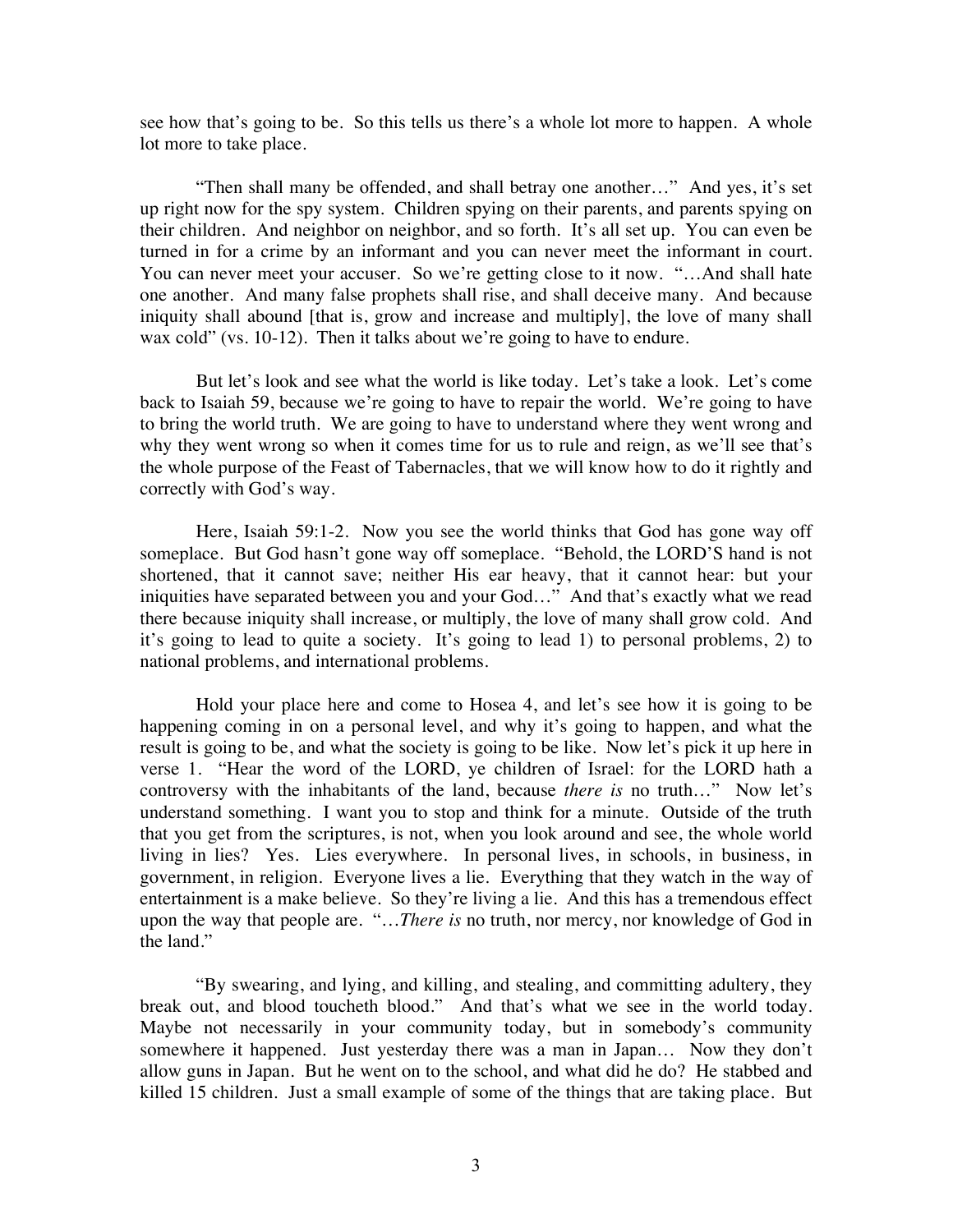you look at the wars that have taken place, and all of the blood that has been shed. That's amazing. And then you look at the crime that we have. Shootings, killings, lootings, kidnappings, rape, all of those things. "Therefore shall the land mourn, and every one that dwelleth therein shall languish, with the beasts of the field, and with the fowls of heaven; yea, the fishes of the sea also shall be taken away. Yet let no man strive, nor reprove another: for Thy people *are* as they that strive with the priest. Therefore shalt thou fall in the day…" (vs. 2-5). Now God talks about the day that Israel is going to fall. And let me just tell you that it is being set up for the biggest fall. The United States and Britain are being set up for the biggest fall that is ever going to be recorded in the history of the world, and all of it because they turned their back on God.

Now verse 6, "My people are destroyed for lack of knowledge…" Oh, we've got lots of knowledge on technical things, don't we? But they don't have any knowledge of God. "…Because thou hast rejected knowledge, I will also reject thee, that thou shalt be no priest to Me: seeing thou hast forgotten the law of thy God, I will also forget thy children." So there it's going to be on a personal level. That's what we're going to witness.

Now let's come back to Isaiah 59 and let's see what we're going to see on a national level. And I'm going to read you what you might say the political newspaper of today. Now let's read it beginning in verse 3. "For your hands are defiled with blood, and your fingers with iniquity; your lips have spoken lies, your tongue hath muttered perverseness. None calleth for justice, nor *any* pleadeth for truth…" There's no truth. There's no real justice. Look what has happened with the Timothy McVey thing. Granted, he was probably guilty, but the main man who was his handler, no one's going to find out where he is. And there was an FBI informant that said, yes there was a man with him. And yes it was an FBI man. They refuse to let her testify. See, there's no truth. You can't get justice in court. No way.

"…Nor *any* pleadeth for truth: they trust in vanity [and that's what happens], and speak lies; they conceive mischief, and bring forth iniquity. They hatch cockatrice' eggs, and weave the spider's web…" All the alliances, all of the governmental bills that we have, that's exactly what it is. Just like walking into so many traps. "...He that eateth of their eggs dieth, and that which is crushed breaketh out into a viper. Their webs shall not become garments, neither shall they cover themselves with their works: their works *are* works of iniquity, and the act of violence *is* in their hands. Their feet run to evil, and they make haste to shed innocent blood: their thoughts *are* thoughts of iniquity; wasting and destruction *are* in their paths. The way of peace they know not; and *there is* no judgment in their goings…" (vs. 3-8). And it says they have made them crooked paths.

Now let me read you something here that's very interesting. And I think this will be very shocking. This will show you why that if you're looking to any political leader to solve the problems, to bring peace, it's not going to happen. He may reduce a little bit of this, or he may help a little of that, but that's like Ezekiel 13 says, you're daubing with untempered mortar.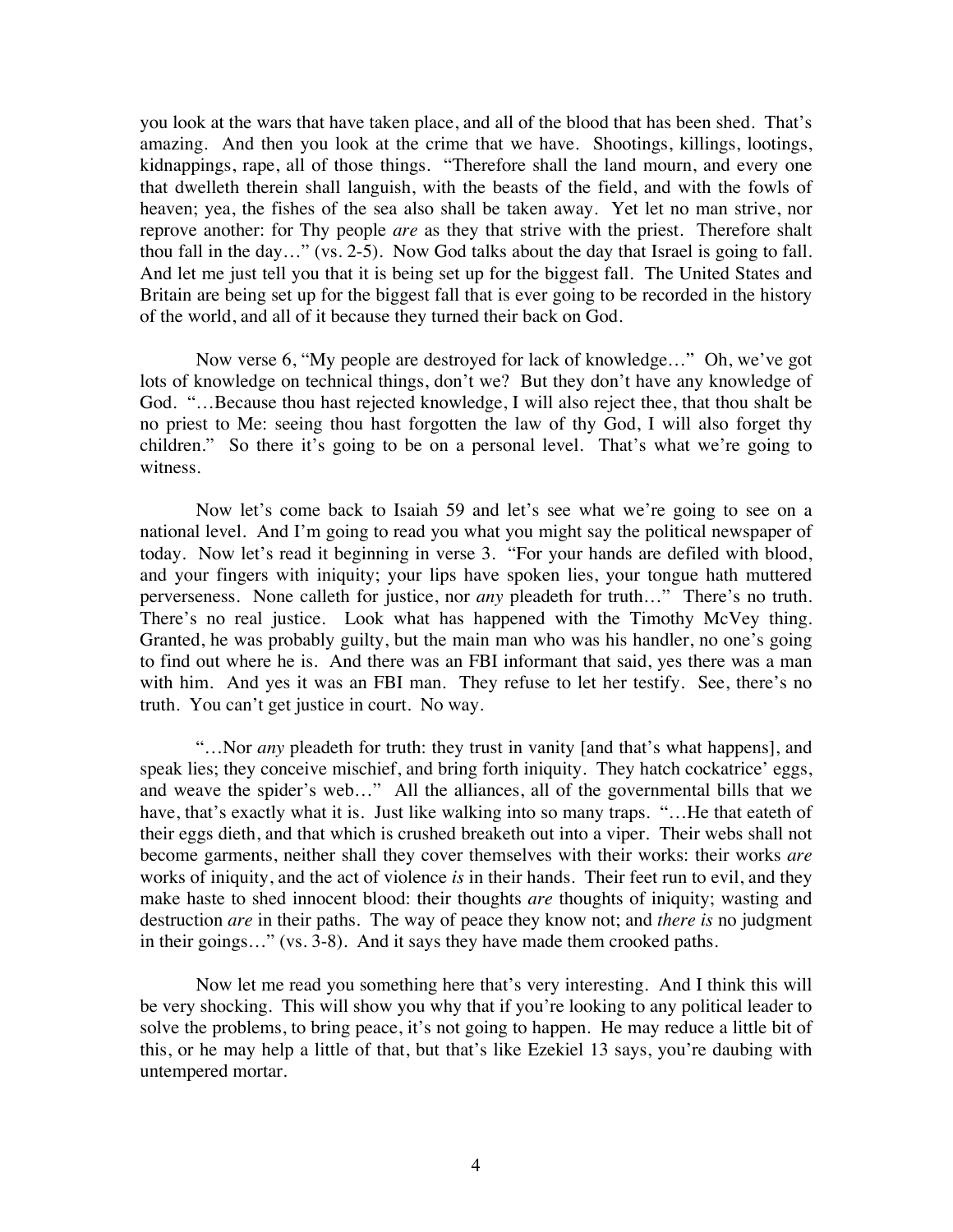Now let me read you this. Can you imagine working for a company that has a little more than 500 employees, and has the following statistics:

- 29 have been accused of spousal abuse.
- 7 have been arrested for fraud.
- 19 have been accused of writing bad checks.
- 117 have directly or indirectly been bankrupt in at least two businesses.
- 3 have done time for assault.
- ! 71 cannot get a credit card due to bad credit.
- 14 have been arrested on drug related charges.
- 8 have been arrested for shoplifting.
- 21 are currently defendants in lawsuits.
- ! 84 have been arrested for drunk driving in the past year.

Can you guess which organization this is? You think about it. Which organization do you think it is. The answer: It's the 535 members of the U.S. Congress. The same group that crank out hundreds of new laws each year designed to keep the rest of us in line. Now you know why. Now you understand why.

Here, let's look at something. This is very important for us to realize. Let's come to Proverbs 29:2. Now you see it really, really doesn't matter politically. You're not going to change anything. It doesn't matter who you vote for. And you stop and think, you stop and think. How can these men possibly speak truth, or work truth, or understand righteousness? They cannot do it. Now you see, we have been called to replace them. Because it's no different in any other government in the world than what I just read to you here. Now hold your place here in Proverbs 29. We'll come back to that, but let's go to Daniel 4, and let's see how absolutely true that this is, so that you understand that all of those who are in government today are flunking out. They are disqualifying themselves, and Christ is looking to us to replace them. You need to understand that. God has called us to a great responsibility. So I don't want you to feel frustrated with what's happening in the world, but I want you to be inspired that God has called you to help solve the problem. And to do it rightly, and to do it righteously, and to do it with judgment and knowledge, and understanding, and love, and mercy. Because this world has been given over to the lowest kind of human beings, because Satan is the one who puts them on their seat of authority, whether it's a throne or seat of authority, whatever it is.

Now you know the story about Nebuchadnezzar, how that he got all lifted up and he thought he was really something. Then he had this vision and he called in Daniel to tell him what the vision was. And here is the sum of what took place. Talking about Nebuchadnezzar, beginning in verse 16. "Let his heart be changed…" Now this is going to happen to the Beast at the end-time. There's going to come a time when it's going to be changed. It's going to come on and look righteous and good and to solve all the political problems of the world and to bring in this one world government, and peace and security and happiness and righteousness, and all of this sort of thing, and then he's going to receive the deadly wound and he's going to be changed. "Let his heart be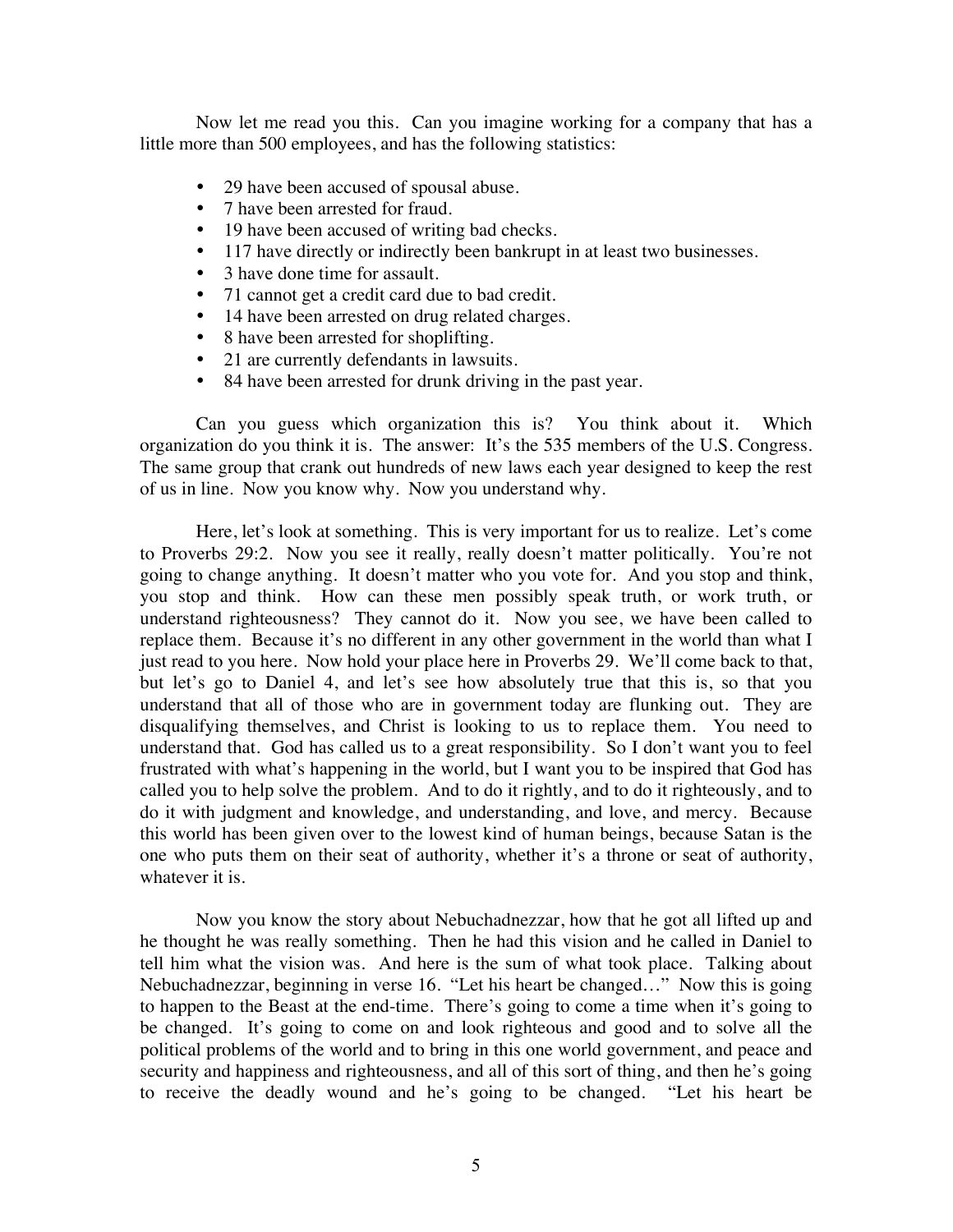changed…and let a beast's heart be given unto him…" Why do you think he's called the Beast? I mean it's very simple. "…And let seven times pass over him. This matter *is* by the decree of the watchers, and the demand by the word of the holy ones: to the intent that the living may know that the most High ruleth in the kingdom of men, and giveth it to whomsoever He will, and setteth up over it the basest of men" (Dan 4:16-17).

It doesn't say that there are any exceptions, does it? Now once in a while Israel had a righteous king. Once in a while we may get someone who on the surface is a little more decent than others, but then you have to watch the politics, to watch what happens.

Now let's come back to Proverbs 29. Let's remember we have been called to replace it. We are right now being trained by Christ, through His word, with His Spirit in us on how to have all of the basic things necessary to be rulers in the Millennium and the Kingdom of God. And the most important quality that you need is the righteous character of Jesus Christ, because the government is going to rest upon His shoulders and we are going to be part of that government.

Now Proverbs 29:2, "When the righteous are in authority, the people rejoice…" Now this is what we are going to bring to the world - the righteousness of God, the truth of God, the love of God. And God is going to let the world be literally destroyed. They're going to be billions of dead people. It is going to be such a ramshackle, upsidedown, topsy-turvy mess that it's going to be a real challenge when Christ says, "This is your city", or "These are your cities", or "You're over here. You're the priest over here. You are the ruler over here. Now go do the job." Yes, we'll have instructions but the most important thing is that character, that we are righteous because of Christ. That's why when we are changed from flesh to Spirit then we will be righteous forever. Now notice the second half of this verse. "…But when the wicked beareth rule, the people mourn." And that's what we have to save the world from when Christ returns.

Now let's understand something here really important concerning what God is going to do. Let's come to Matthew 19:23. Now we see these promises. Now these are the promises. Now this is why God does not want us involved in the world. If you get involved in the world in politics please understand you're going to be taken down one way or another. Now, is it wrong to vote? No, it's not wrong to vote, but did your vote really ever change anything? So you think about it. Now let's come back here to Matthew 19:23. God has called us to serve Him and serve Him alone.

"Then said Jesus unto His disciples…", after the rich man was not able to sell all of his riches and follow Christ. Now you think about that. We are called to sell all that we have. That means we give it all up. God gives back to us sometimes even greater than what we had. But we have to count all the things in the world as nothing. They are temporary, they are fine, they're good, we can use them. That's why we have the Feast of Tabernacles because it shows that we are dwelling on this earth in a temporary way. It shows that our life is physical and temporary and so therefore we have to be willing, if we want eternal life, to set all of that aside. Now you can't put it away, you can't sell all your riches, if you don't have riches can you? No. And most of us don't so that's why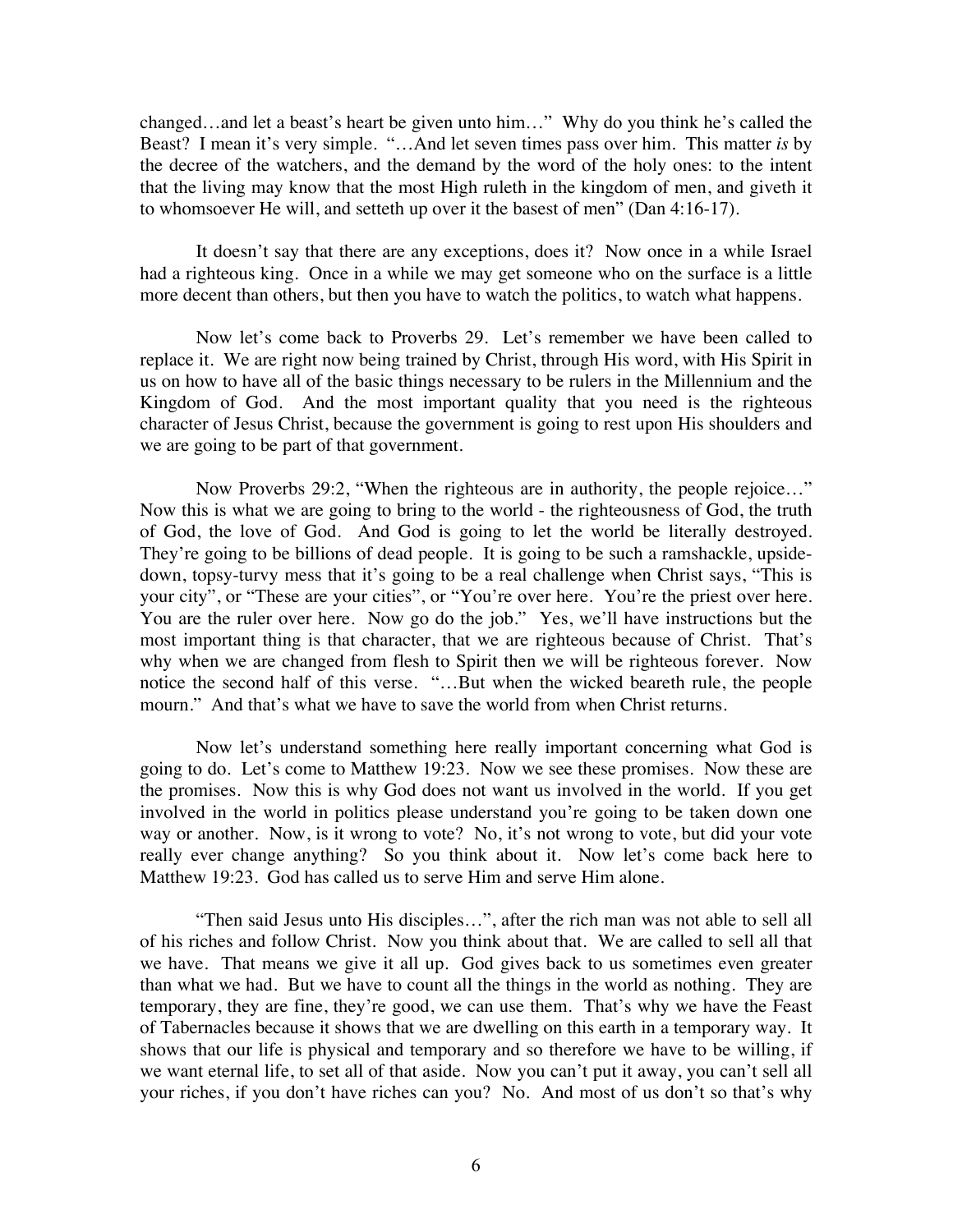we have nothing to sell, but you have to give your whole life to Christ and that's the whole lesson of this with the rich man.

So Jesus said to His disciples, "…Verily I say unto you, That a rich man shall hardly enter into the kingdom of heaven." It doesn't say he can't enter into it. But it says it's going to be difficult. "And again I say unto you, It is easier for a camel to go through the eye of a needle, than for a rich man to enter into the kingdom of God. When His disciples heard *it*, they were exceedingly amazed, saying, who then can be saved? But Jesus beheld *them*, and said unto them, With men this is impossible; but with God all things are possible" (Matt. 19:23-26). So you have to understand that. You may not think that you will make a very good ruler, or a very good king, or a very good priest. But let me tell you something. You're not going to do it in the flesh. You're going to do it with a new mind, a new body, and you're going to do it with the authority of Jesus Christ. So that will be the possibility.

"Then answered Peter and said unto Him, Behold, we have forsaken all, and followed Thee; what shall we have therefore?" (vs. 27). Now you think about it. Christ asked you to leave everything. That's the whole part of the covenant that we have with Him with baptism. "If any man come to me", Jesus said, "and hates not his father and mother, and brother and sister, and wives and children, and lands and yea his own life. And whosoever does not bear his cross and come after Me cannot be My disciple" (Luke 14:26-27, paraphrased). So you see He's asked us to leave everything. He's asked us to count everything in this world as nothing and worthless and dung. But He's given us great hope.

Now notice what He told the apostles. "And Jesus said unto them, Verily I say unto you, That ye which have followed Me, in the regeneration when the Son of man shall sit in the throne of His glory, ye also shall sit upon twelve thrones, judging the twelve tribes of Israel." Now they are the ones who are going to do it. "And every one [now this is all the rest of us] that hath forsaken houses, or brethren, or sisters, or father, or mother, or wife, or children, or lands, for My name's sake, shall receive an hundredfold, and shall inherit everlasting life" (Matt. 19:28-29). Now that's a promise. Those who are going to be in the first resurrection are going to be the elite of God forever. You think about that. Maybe that's hard for us to grasp but that's what He said. He also said here verse 30, "But many *that are* first shall be last; and the last *shall be*  first."

Now to rule and reign with Christ is going to be quite a wonderful and magnificent thing. Since we're here in the book of Matthew, let's come to Matthew 25 and let's see that there are certain things that we need to do. We have to exercise, we have to, as in this parable of the pounds, we have to increase. God will do all the rest. But notice it, verse 14. "For *the kingdom of heaven is* as a man travelling into a far country, *who* called his own servants, and delivered unto them his goods." Now that's why we have nothing we didn't receive. Always understand that. Everything physical, everything spiritual, all your understanding, all the truth of God, the Bible which God has given - we have nothing we didn't receive. So He's given us His goods.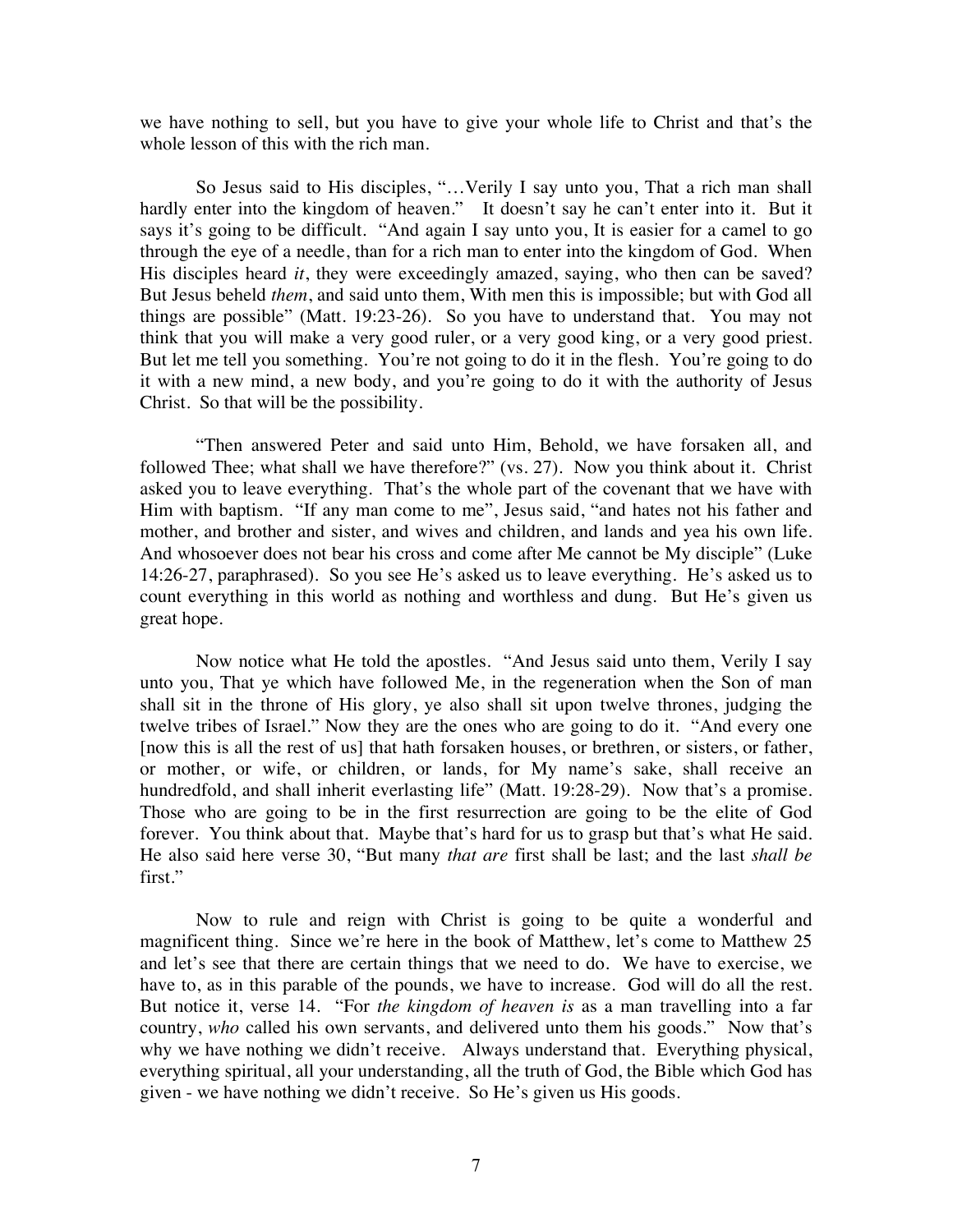"And unto one he gave five talents, and to another two, and to another one; to every man according to his several ability; and straightway took his journey. Then he that had received the five talents went and traded with the same, and made *them* other five talents. And likewise he that *had received* two, he also gained other two. But he that had received one went and digged in the earth, and hid his lord's money" (vs. 15-18). And so this shows that he wasn't willing to get out and work.

"After a long time the lord of those servants cometh, and reckoneth with them." So there's going to be the day of reckoning for us too. "And so he that had received five talents came and brought other five talents, saying, Lord, thou deliveredst unto me five talents: behold, I have gained beside them five talents more." Notice, he said unto him, "Well done, *thou* good and faithful servant…" Now that's what we want to hear. We need to do well, and God is going to bless us and reward us and what He is going to give is going to be fantastic. He said a hundredfold, didn't He? Yes. "…I will make thee ruler over many things: enter thou into the joy of thy lord. He also that had received two talents came and said, Lord, thou deliveredst unto me two talents: behold, I have gained two other talents beside them. His lord said unto him, Well done, good and faithful servant; thou hast been faithful over a few things, I will make thee ruler over many things: enter thou into the joy of thy lord" (vs. 19-23).

Then you know what happened to the one who took and buried it, see. He never loved God. He had a bad attitude toward God. He said, "Boy, you know, I know you are harsh and hard and mean. You're a slave driver. You're a taskmaster so I was afraid and I went and hid it in the earth, and here it is." Notice what the lord said in verse 26. "His lord answered and said unto him, *Thou* wicked and slothful servant, thou knewest that I reap where I sowed not, and gather where I have not strawed…" See, he didn't have faith that God would bless him in doing it. Yes, God gives us impossible tasks to do, but as we saw, with God all things are possible. To grow and change and develop the character of Christ and the mind of Christ is what is going to bring peace to this world when we reign as kings and priests. So then you know what happened. He took the one talent from him and gave it to the one who had ten, because the one that had ten would do something with it.

Now let's come to Psalm 122 and let's see where it again back here in the book of Psalms talks about the same thing, talks about the same time. I want you to picture this from the point of view of entering into the Kingdom of God. Verse 1, "I was glad when they said unto me, Let us go [up] into the house of the LORD." That's where we're going to be, isn't it? "Our feet shall stand within Thy gates, O Jerusalem." There will be a Jerusalem on earth, and then there's going to be heavenly Jerusalem come at the end of the Millennium. "Jerusalem is builded as a city that is compact together: whither the tribes go up, the tribes of the LORD, unto the testimony of Israel, to give thanks unto the name of the LORD. For there are set thrones of judgment, the thrones of the house of David" (Psa. 122:1-5). And David is going to rule over Israel, and the twelve apostles are going to rule over each one of the tribes. So there we have it right there.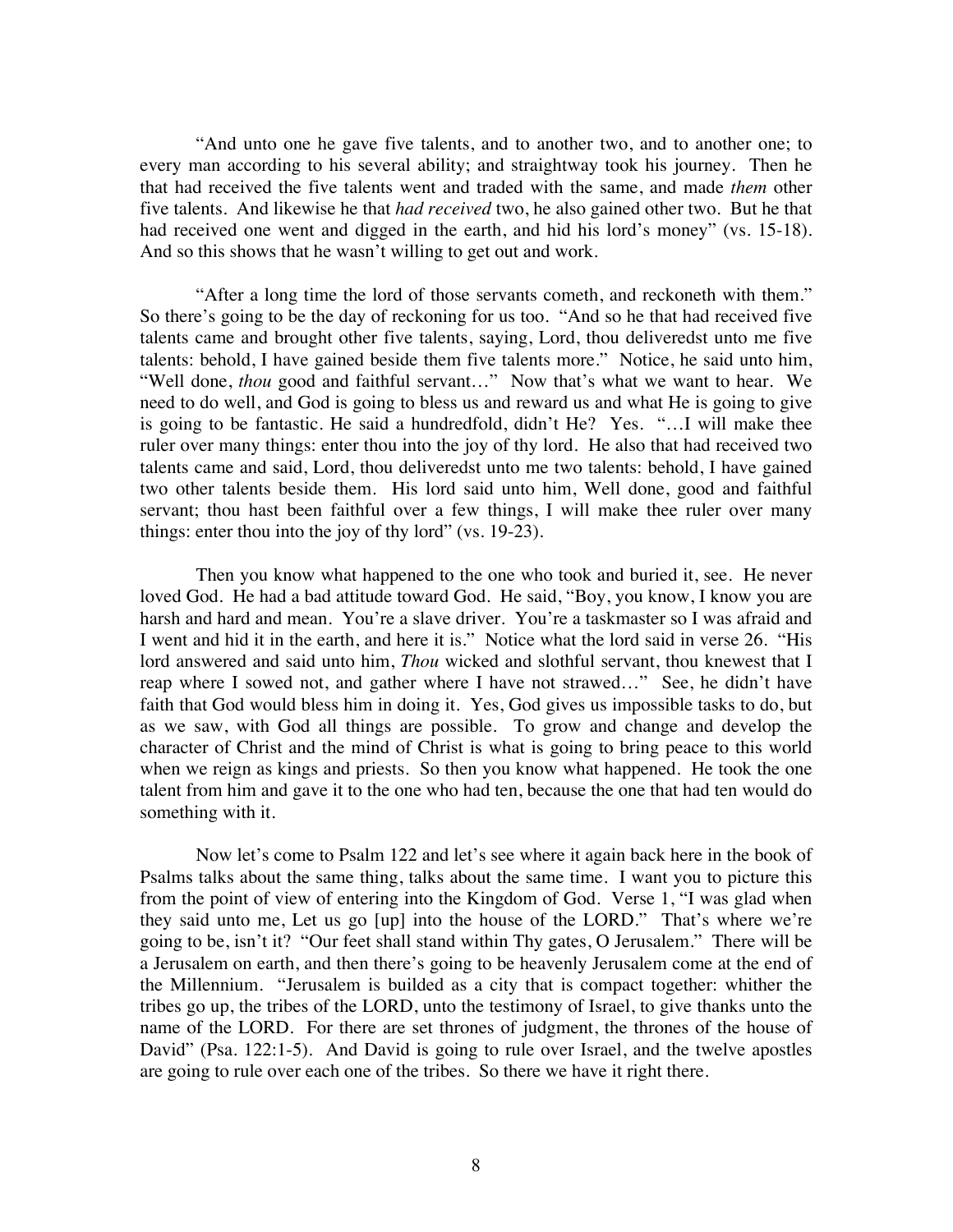Let's come to the book of Revelation and see some very important things. As we're going there let's stop back at 2 Timothy 2, and then we will go and survey a few verses in the book of Revelation to see the tremendous calling that God has given us. Now there may be some things that we'll have to do. There may be some suffering that we will have to go through, and that is guaranteed. That's why we receive the glory. Paul said, "I count the suffering of this present time as nothing compared to the glory which shall be revealed in us" (Rom. 8:18, paraphrased).

Now here in 2 Timothy 2 we find this. Let's begin in verse 10. Now here's the apostle Paul writing to Timothy and setting the example. "Therefore I endure all things…", whether it's prison or nakedness, or cold, or whatever. You read what Paul went through. "...For the elect's sakes, that they may also obtain the salvation..." Now everyone who's an elder or a teacher, hear and listen carefully. Whatever we are to do is so that the brethren receive salvation. If they are saved, we'll be saved. That's a guarantee. "…Which is in Christ Jesus with eternal glory." Forever and ever. "*It is* a faithful saying: For if we be dead with *Him*, we shall also live with *Him*: if we suffer, we shall also reign with *Him*…" Of course then it says, "…if we deny *Him*, He also will deny us" (2 Tim. 2:10-12). Now we're going to reign with Christ.

Now let's go to the book of Revelation and see a few verses which tell us about this reigning and ruling. And it's going to be with a lot of authority. And it's going to be with a lot of power. And it's going to be something that is going to just be the greatest blessing that has ever happened to this earth. And after all the things that all the civilizations and all people have gone through, and then we come to the end-time with the great tribulation and the great wars that take place at the end. And then we're sent out to do our job.

Now notice Revelation 2:26. "And he that overcometh, and keepeth My works unto the end…" Now notices what it says - "the one who overcomes", so we have to keep overcoming and keeping His works unto the end. Ties right in with Matthew 24 that we read, he that endures to the end the same shall be saved. "…To him will I give power over the nations…", now that's authority. Authority to rule. "…And he shall rule them with a rod of iron…" Therefore the people are going to submit. And therefore they're going to want to be converted. But there isn't going to be any wickedness at all. When the righteous are in authority the people rejoice. "...As the vessels of a potter shall they be broken to shivers: even as I received of My Father." So whatever the authority is going to be necessary to exercise, we'll be able to do so. And we will have the character because we will have the permanent mind of Christ to do so, with the love of God and the power of God, and the authority of God to do it. This is what God has called you to. This is why we are here.

Now let's come to Revelation 5:9. "And they sung a new song, saying, Thou art worthy to take the book, and to open the seals thereof: for Thou wast slain, and hast redeemed us to God by Thy blood out of every kindred, and tongue, and people, and nation; and hast made us unto our God kings and priests: and we shall reign on the earth" (Rev. 5:9-10). Now I don't know about you but every time I read that, that makes me